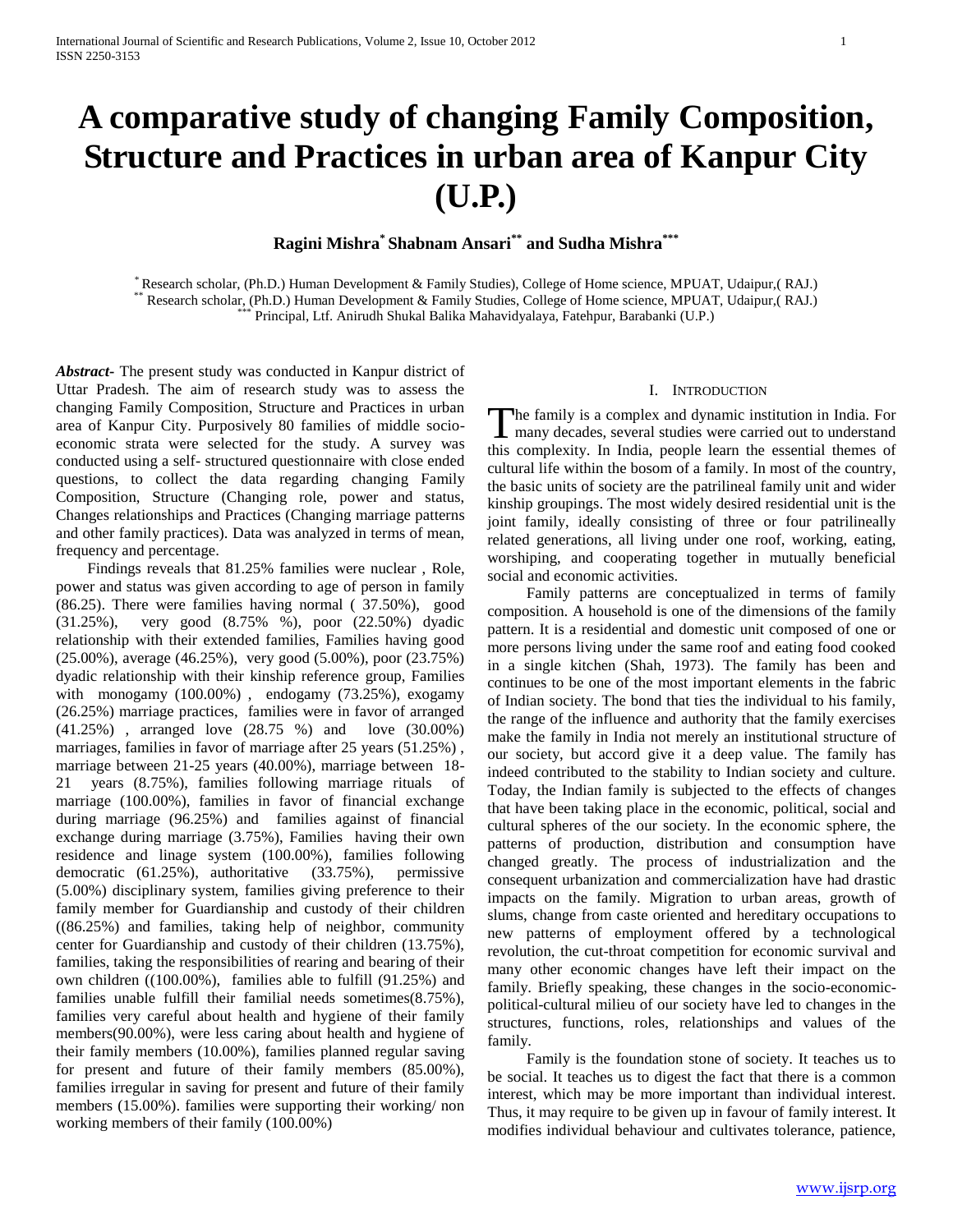respect for others, love and affection, dedication, care and sacrifice. It checks selfishness and restrains rigidity. In fact, a family is the first institution that cultivates social values and social behaviour among individuals. Social values are basically family values written at large. Had the family been absent, concepts like nationalism could never originate. Traditional Asian societies have survived for thousands of years mainly because there has been a consistent emphasis on enforcing family values. Collapse of the family system simultaneously leads to social breakdown. With the advent of urbanization and modernization, younger generations are turning away from the joint family form. One of the most striking features of contemporary societies is the presence of a range of family variations, from the most traditional, extended families with strict, gender based sex roles to the modem dual career families based on liberal, equal sex roles and to adults cohabiting without marriage. The term "alternative family patterns" suggests family patterns that result from personal circumstances outside one's control (death of a partner, infertility) or from socio-economic conditions (male migration, work participation of women). In the Indian context, most family variations are a result of personal or socioeconomic circumstances. Experimental or chosen lifestyles like living without marrying, and being childless voluntarily are restricted to an extremely small group of people. The following are the most commonly observed family variations in India. Single parent families, Female headed households, Dual earner career families, Childless families, Adoptive families. Thus this study was planned assess changing family composition, structure and practices in urban area of Kanpur city of Uttar Pradesh.

### II. OBJECTIVES

- To assess the changing family composition in urban area.
- To assess the changing family structure in urban area with respect to following:
	- $\triangleright$  Changing role, power and status in family
	- $\triangleright$  Changes in familial relationships
- To assess the changing family practices in urban area of Kanpur city with respect to following:
	- $\triangleright$  Changing marriage patterns and
	- $\triangleright$  Changing other family practices

#### III. METHOD

 The study was carried out in Kanpur city of Uttar Pradesh (India). Purposively eighty, families of middle income group, were selected for the study. A survey, was conducted using a self- structured questionnaire with close ended questions to collect the data regarding changing family composition, structure and practices in urban area. Data was analyzed in terms of mean, frequency and percentage.

#### IV. RESULTS AND DISCUSSION

| Table: 1- Percentage distribution regarding changing family |  |
|-------------------------------------------------------------|--|
| composition in urban area.                                  |  |

|                         | Total $(N=80)$ |               |  |  |
|-------------------------|----------------|---------------|--|--|
| <b>Type of families</b> | No.            | $\frac{0}{0}$ |  |  |
| <b>Nuclear</b>          | 65             | 81.25         |  |  |
| Joint                   |                | 18.75         |  |  |
| <b>Alternate</b>        |                | 00.00         |  |  |

 **Table.1** revels that 81.25% families were nuclear where as only 18.75% were joint. There were no families of alternate family type out of selected families. Banerjee S. (2010) explains In Indian cities, families aspire to an improved lifestyle, which they recognize is possible with fewer children. Reflecting the rise of the nuclear family in urban India, these households are small in size—88% have 3-4 members and there are no senior citizens in these households. Just 11% have more than two children again a pointer to how well entrenched the small family norm has become in the urban landscape. According to Kashayap (2004), Industrialization, together with technological development, has brought several new challenges to the family. It has brought significant changes in the structure of urban families that have moved from large extended family systems to more nuclear structures.

# **Table: 2- Percentage distribution of role, power and status in families in urban area –**

|                                       | Total $(N=80)$ |               |  |
|---------------------------------------|----------------|---------------|--|
| Role, power and status<br>in families | No.            | $\frac{0}{0}$ |  |
| According to age                      | 69             | 86.25         |  |
| According to gender                   |                | 13.75         |  |

 As shown in **Table.2**, in most of the families (86.25%), Role, power and status was given according to age of person in family where as only 13.75% gender was the basis for distribution of role, power and status in family.

**Table: 3-** Percentage **distribution regarding familial relationships in urban area –**

| Total $(N=80)$              |      |               |      |               |          |               |      |               |
|-----------------------------|------|---------------|------|---------------|----------|---------------|------|---------------|
|                             | V.   |               | Good |               |          | Averag        | Poor |               |
| Familial                    | good |               |      |               | e        |               |      |               |
| <b>Relationships</b>        |      | $\frac{0}{0}$ | N    | $\frac{6}{6}$ | N        | $\frac{0}{0}$ | N    | $\frac{6}{6}$ |
|                             | 0.   |               | 0.   |               | 0.       |               | 0.   |               |
| with<br><b>Relationship</b> |      | 8.7           | 2    | 31.           | 3        | 37.           | 1    | 22.           |
| Family<br>extended          |      | 5             | 5    | 25            | $\Omega$ | 50            | 8    | 50            |
| members                     |      |               |      |               |          |               |      |               |
| with<br>Relationship        | 4    | 5.0           | 2    | 25.           | 3        | 46.           |      | 23.           |
| Kinship                     |      |               | 0    | 00            | ℸ        | 25            | 9    | 75            |

 As shown in **Table.3**, 37.50% families were having normal dyadic relationship and 31.25% families had good dyadic relationship with their extended families. Only 8.75% families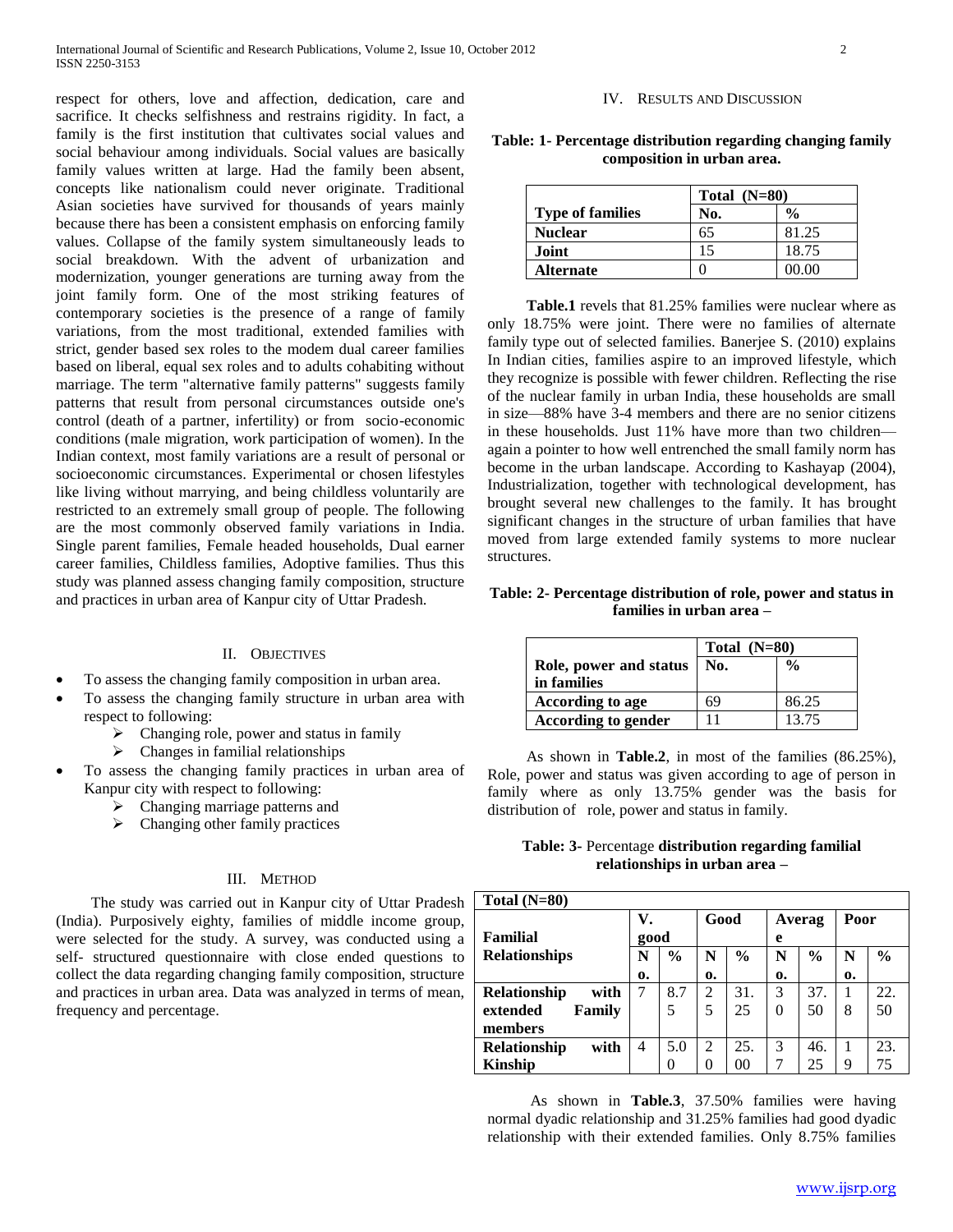were having enmeshed dyadic relationship with their extended families where as 22.50% families were not connected/poorly connected to their extended families. 46.25% families were having normal dyadic relationship and 25.00% families had good dyadic relationship with their kinship reference group. Only 5.00% families were having enmeshed dyadic relationship their kinship reference group whereas 23.75% families were not connected/poorly connected to their kinship reference group. areas. Kashyap (2004) explains in his study, with urbanization and migration, kinship bonds have been weakening in urban areas. However, there is also evidence that the kinship system is changing, adapting itself to the newer demands. In urban areas, this extended kinship system has proven to be a viable organization even today, as it has facilitated the adaptation of its individual members to city life by providing shelter and other material assistance. Along with the change in the structure of the family from the traditional joint or extended family systems to the evolving nuclear form, changes have also been observed in role relationships and authority among family members. Norms of interpersonal relationships are gradually becoming more egalitarian and reciprocal Kashayp (2004).

| Table: 4 - Percentage distribution regarding changing |
|-------------------------------------------------------|
| Marriage practices in urban area –                    |

|                              |                        | Total $(N=80)$ |               |  |
|------------------------------|------------------------|----------------|---------------|--|
| <b>Marriage practices</b>    |                        | No.            | $\frac{0}{0}$ |  |
| <b>Marriage patterns</b>     | Monogamy               |                |               |  |
|                              | Polygamy               | 0              | 00.00         |  |
| <b>Selection of Marriage</b> | Exogamy                | 21             | 26.25         |  |
| partner                      | Endogamy               | 59             | 73.25         |  |
|                              | Love marriage          | 24             | 30.00         |  |
|                              | Arranged marriage      | 33             | 41.25         |  |
| <b>Types of Marriage</b>     | Arranged-Love marriage | 23             | 28.75         |  |
|                              | Below 18 years         | $\Omega$       | 00.00         |  |
| Age of marriage              | $18-21$ years          | $\overline{7}$ | 8.75          |  |
|                              | $21-25$ years          | 32             | 40.00         |  |
|                              | Above 25 years         | 41             | 51.25         |  |
| <b>Marriage Rituals</b>      | Present                | 80             | 100.00        |  |
|                              | Absent                 | $\Omega$       | 00.00         |  |
| Financial<br><b>Exchange</b> | Present                | 77             | 96.25         |  |
| during Marriage              | Absent                 | 3              | 3.75          |  |

 The concept of Indian wedding has seen drastic changes, over the last few years. In the yesteryears, the ceremony was a brief affair, confined to an economical budget, even though the guest list was long. On the contrary, in the present time, the occasion is generally celebrated in an elaborated way, with number of rituals that are conducted before, during and after it.

 The **table 4** shows that 100.00% of the families had adopted monogamy marriage pattern (on man to one woman) because polygamy (plurality of women/men to one men/women) illegal in present scenario. Most of the families (73.25%) were giving endogamy marriages (marriage within a specified group) (26.25%), where as exogamy marriages (marriage out of a specified group) are also increasing in present scenario. According to article (site given below ) Until some time back, marrying a person belonging to some other caste or religions was strictly not permitted by the families. With the modernization of the Indian society and social awareness of the people, inter-caste and inter-religion marriages have become a common sight. This is primarily due to the acceptance of the concept of love marriage. Nonetheless, people with an orthodox or conservative outlook of life are still firm about marrying within the same caste, community and religion. Contrary to this thought, people in the present time do believe in solemnizing weddings of two different individuals belonging to different family background and culture.

 41.25% families were in favor of arranged marriages where as 28.75 % were in favor of arranged love marriages. Only 30.00% favored for love marriages. According one research article (site given below )the custom of arranged marriages has been a part of Indian culture since the fourth century. The practice was begun primarily to maintain and pass on the family traditions from one generation to the other. It is still prevalent in both rural and urban parts of India, former being more inclined towards the system. In fact, arranged marriages are in majority, because not all people have accepted the concept of love marriage. However, with the changing time, people in India have accepted the concept of love marriage, which is otherwise considered against the Indian culture. People in the rural India are now more liberal, when it comes to love marriages. Therefore, both arranged and love marriage find equal importance in the wedding scenario of India.

 51.25% families were in favor of marriage after 25 years where as 40.00% were in favor of marriage between 21-25 years. Only 8.75% favored for marriage between 18-21 years. No one favored for marriage before age of 18.

 All 100.00% were following marriage rituals of marriage. In 96.25% families financial exchange during marriage was common only remaining 3.75% were against of financial exchange. *Kashyap (2004) says* Marriage in India is still a socioreligious institution that takes place between two families rather than two individuals. It is still arranged by parents and members and the kinship group with class and caste positions and religion as important considerations. However the youth in India now want to have a say in the choice of marriage partners, though they do not mind their parents arranging their marriage as long as they have a say in it. In the present times, though patterns of partner selection vary in terms of extent of choice given to the young man or woman, family approval is essential for the marriage to actually take place. Among the urban educated youth, the traditional concept of marriage as a sacrament, a social obligation, and for the perpetuation of the lineage, is slowly being sidelined by the concept of marriage, for love, companionship and individual happiness.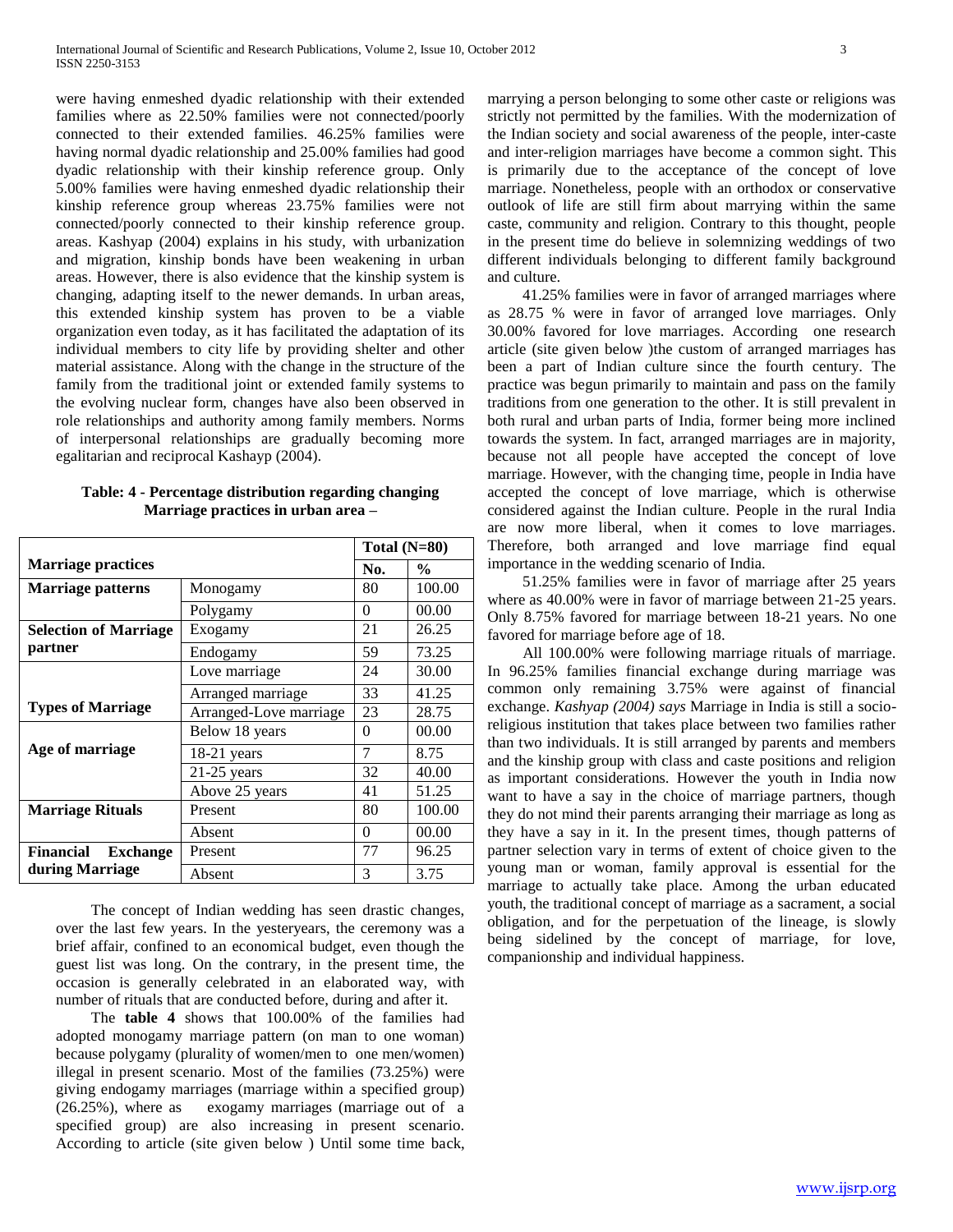|                                              |                                               |                | Total $(N=80)$ |  |  |
|----------------------------------------------|-----------------------------------------------|----------------|----------------|--|--|
| <b>Other Family Practices</b>                |                                               |                | $\frac{0}{0}$  |  |  |
| <b>System of Lineage</b>                     | Present                                       | 80             | 100.00         |  |  |
|                                              | Absent                                        | $\Omega$       | 00.00          |  |  |
| <b>Residence facility</b>                    | Present                                       | 80             | 100.00         |  |  |
|                                              | Absent                                        | $\Omega$       | 00.00          |  |  |
|                                              | Democratic                                    | 49             | 61.25          |  |  |
| <b>Disciplinary system</b>                   | Authoritarian                                 | 27             | 33.75          |  |  |
|                                              | Permissive                                    | $\overline{4}$ | 5.00           |  |  |
| Guardianship<br>and                          | By Self                                       | 69             | 86.25          |  |  |
| custody of children                          | By others                                     | 11             | 13.75          |  |  |
| <b>Responsibilities</b><br>of                | Present                                       | 80             | 100.00         |  |  |
| child bearing and<br>rearing                 | Absent                                        | $\Omega$       | 00.00          |  |  |
| <b>Maintenance</b><br><b>of</b>              | Able to fulfill                               | 73             | 91.25          |  |  |
| familial needs                               | Unable<br>fulfill<br>sometimes                | $\tau$         | 8.75           |  |  |
| Managing death in                            | Present                                       | 80             | 100.00         |  |  |
| family                                       | Absent                                        | $\Omega$       | 00.00          |  |  |
| of<br><b>Management</b><br>family health and | Care for health<br>and<br>nutrition           | 72             | 90.00          |  |  |
| hygiene                                      | less care for health and<br>nutrition         | 8              | 10.00          |  |  |
| <b>Earning</b><br>and                        | Regular                                       | 68             | 85.00          |  |  |
| savings for future<br>of family              | Irregular                                     | 12             | 15.00          |  |  |
| family<br><b>Supporting</b><br>members       | Working/<br>Supporting<br>Non-working members | 80             | 100.00         |  |  |

| Table: 5- Percentage distribution regarding changing Other |  |
|------------------------------------------------------------|--|
| <b>Family Practices in urban area-</b>                     |  |

 All families (100.00%) were having their own residence and linage system. In 96.25% families' financial exchange during marriage was common only remaining 3.75% were against of financial exchange. Most of the families 61.25%wre following democratic disciplinary system where as 33.75% were following authoritative disciplinary system. only 5.00% family were permissive to their children.

 Most of the families (86.25%) were giving preference to their family member for Guardianship and custody of their children where as 13.75% were taking facilities of neighbor, community center. In spite of some social changes, such notions as sharing a child with uncles, aunts and grandparents continue in many households. Only recently has the Western press noted new ideas about sharing child-rearing roles among the family community. Closeness has not meant lack of guidance or discipline for Indian children. Indian families advocate early learning, believing that children can and should start young. Indian families believe in strict discipline--obedience, even passivity, in children is enforced, according to Babyzone. Today's Indian families continue much as they did in the past, with the notable move from extended to nuclear families in some regions. This can lead to lack of support or lack of stress, depending on the family's views. While not having a parent or aunt close by to help with responsibilities can mean more work,

it can also mean less unwanted advice and more personal space. While Dr. Spock's "Child and Baby Care" was published in the mid-20th century, his ideas of parenting have only come to the attention of Indian families more recently. Some of Dr. Spock's ideas, such as feeding on demand and not leaving children alone for long periods, already formed part of Indian parenting styles.

 All families (100.00%) were taking the responsibilities of rearing and bearing of their own children. 91.25% families were able to fulfill their familial needs whereas 8.75% were unable fulfill their familial needs sometimes.

 90.00% families were very careful about health and hygiene of their family members. Only 10.00% were less caring about the same.

 85.00% families were planned regular saving for present and future of their family members where as 15.00% were irregular in saving for the same. All families were supporting their working/ non working members of their family.

#### V. CONCLUSION

 In light of present study and other research review it can be concluded that majority of families of middle socio-economic status are has brought about radical changes in family composition, family structure (role, power and status and familial relationships) and family practices (marriage patterns and other family practices). Urbanization of families is continuously causing for change in structure, composition and practices of family but still family ritual, care for younger and older in family, supporting working/non-working member and some other family practices are untouched even modernization has been added to families. Evil like financial exchange during marriage is also present in most of the families. There is need create awareness among families regarding importance of joint families, family structure and practices.

#### **REFERENCES**

- [1] Banerjee S. (2010) "The rise of the nuclear family" [http://www.livemint.com/2010/03/07210018/The-rise-of-the-nuclear](http://www.livemint.com/2010/03/07210018/The-rise-of-the-nuclear-family.html)[family.html](http://www.livemint.com/2010/03/07210018/The-rise-of-the-nuclear-family.html)
- [2] Child Rearing Practices in India | [eHow.com](http://www.ehow.com/about_7231840_child-rearing-practices-india.html#ixzz1uZw0D8lF) [http://www.ehow.com/about\\_7231840\\_child-rearing-practices](http://www.ehow.com/about_7231840_child-rearing-practices-india.html#ixzz1uZw0D8lF)[india.html#ixzz1uZw0D8lF](http://www.ehow.com/about_7231840_child-rearing-practices-india.html#ixzz1uZw0D8lF)
- [3] Child Rearing Practices in India | [eHow.com](http://www.ehow.com/about_7231840_child-rearing-practices-india.html#ixzz1uZwPb0xq) [http://www.ehow.com/about\\_7231840\\_child-rearing-practices](http://www.ehow.com/about_7231840_child-rearing-practices-india.html#ixzz1uZwPb0xq)[india.html#ixzz1uZwPb0xq](http://www.ehow.com/about_7231840_child-rearing-practices-india.html#ixzz1uZwPb0xq)
- [4] <http://weddings.iloveindia.com/features/marriage-trends.html>
- [5] [http://www.ehow.com/about\\_7231840\\_child-rearing-practices-india.html](http://www.ehow.com/about_7231840_child-rearing-practices-india.html)
- [6] India [Family Life And Family Values -](../Documents/India%20-%20Family%20Life%20And%20Family%20Values%20-%20Unemployment,%20Gender,%20Development,%20Children,%20and%20Joint%20-%20%20%20JRankArticles) Unemployment, Gender, Development, Children, and Joint [JRankArticles](../Documents/India%20-%20Family%20Life%20And%20Family%20Values%20-%20Unemployment,%20Gender,%20Development,%20Children,%20and%20Joint%20-%20%20%20JRankArticles) [http://family.jrank.org/pages/859/India-Family-Life-Family](http://family.jrank.org/pages/859/India-Family-Life-Family%20Values.html#ixzz1uNFvxrwV)  [Values.html#ixzz1uNFvxrwV](http://family.jrank.org/pages/859/India-Family-Life-Family%20Values.html#ixzz1uNFvxrwV)
- [7] Irwin, S. (1995b) Social Reproduction and Change in the Transition from Youth to Adulthood Sociology 29, 2, 293-315.
- [8] Kashyap,, L. 2004, "The Impact of Modernization on Indian Families: The Counselling Challenge"International Journal for the Advancement of Counselling, Vol. 26, No. 4